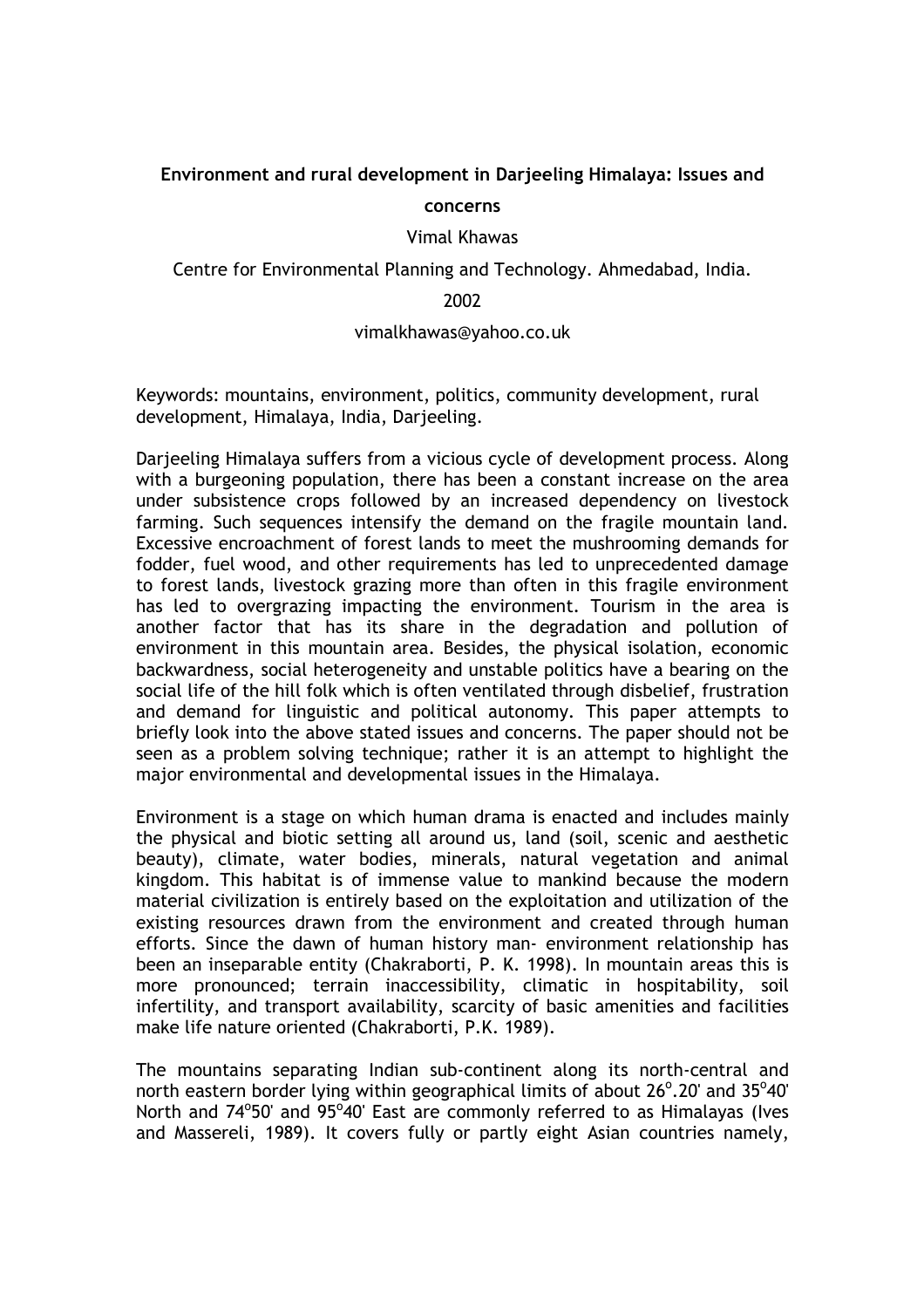Afghanistan, Bangladesh, Bhutan, China, India, Myanmar, Nepal, and Pakistan. The Himalayas lying in Indian Territory is spread over a length of about 2500 kilometers with an average width of 240 kilometers and covers fully or partly eleven states of India lying in the northern frontier. The entire region is seemingly backward and politically sensitive.

# **STUDY AREA**

Darjeeling district is the northernmost district of west Bengal. It is located on the lap of the Himalayas. The district comprises of four subdivisions namely, Darjeeling Sadar, Kalimpong, Kurseong and Siliguri. Darjeeling Himalaya forms a part of eastern Himalayan ranges and is bounded by Sikkim, Nepal and Bhutan on the north, west and east respectively. It consists of the first three subdivisions of the district while Siliguri is mainly characterized by the tarai and foothills of the district. Therefore, the paper does not include siliguri in the study. The area covered by Darjeeling Himalaya is about 1721 Sq. Kms. while the total area of the district is 3202 Sq. Kms. Darjeeling Himalaya consists of a portion of the outlying hills of lower Himalayas and a stretch of territory lying along the base of the hills known as the Terai. The Terai is only 91 meters high above the sea level but there are parts of the districts, which are as high as 3660 m. at Sandakpu. The exquisite scenic grandeur and invigorating climate in the area have earned the title of "Queen of the Hill Stations" (Chakraborti, P.K 1989.). River Teesta is the master stream in the area while the Rammam and Rangit are the two important tributaries of the Teesta. Besides, numerous rain fed rivulets in the hills become the most dominating factor of environmental control during rainy season. Tourism is a climate-based industry while tea plantations that earned fame for Darjeeling Himalaya is largely a contribution of the climate. The climate of Darjeeling is especially noteworthy. Springs and autumns are the seasons most favoured by visitors. The monsoon is a period of continuous rainfall while the winter after December is too cold and unpleasant. The local climate in fact depends largely on the elevation and aspect. The first access of the man in the Darjeeling Hills and when who fell down the first tree to establish a living has not clearly been brought to book. But when British came here, it was inhabited merely by a few hundred souls in the pure natural environment, between the undiscovered flora and fauna.

### **NEED TO STUDY THE AREA**

The backwardness of the area in terms of socioeconomy, politics and infrastructural facilities and their variations within the area has called for a distinct study of the different social, economic and political progress that the area has achieved. Secondly, its geo-strategic location is a reason in itself to evoke concern for the region. Darjeeling Himalaya's vulnerable position has made it pass through different events in history, each having a marked effect in the region. Moreover, the historic movement of the 1980s for a separate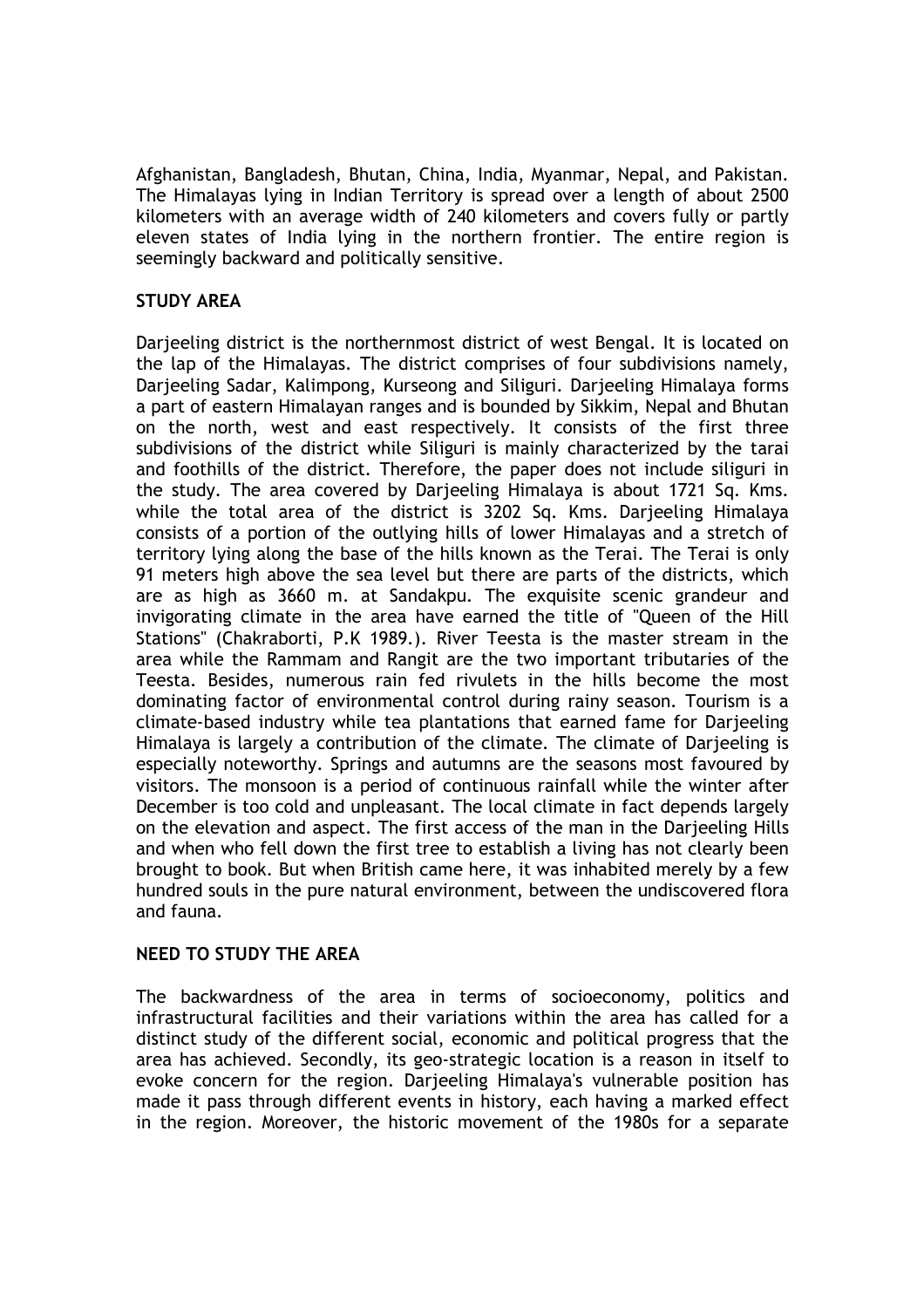state that shook the state of West Bengal inflicted far-reaching impacts on the ecology and environment and development in the Queen of the hills. Largescale environmental, social, economic and political problems in the 1990s are in many ways related to the agitation of the 1980s. Besides, the recent concerns of environment in the Himalayan region demand detail study of the region.

# **HISTORICAL BACKGROUND**

The name Darjeeling is thought to be a derivation of 'Dorjeling', meaning the place of the Dorje, the majestic thunderbolt of the Lamaistic Religion. Along with a part of Kalimpong and Dooars (Terai), Darjeeling was under the King of Sikkim prior to 1706. The Bhutanese snatched the present Kalimpong area in the same year. During the middle of the 18th century the Gorkhas won Sikkim along with the Terai. While the East India Company was busy expanding their territories in the south, Nepal had already become a strong nation by expanding its areas from Teesta to Kangra along with several plain areas in 1800. In 1816 Sugauli Treaty was signed and thus Nepal handed over Sikkim and its Terai part to the British. Shortly followed the Treaty of Titleya, and on the 10th February 1817 Sikkim and the Terai was returned to the King of Sikkim making it a buffer State. At this stage Darjeeling (proper) was a small village under the Kazi (minister) of the King of Sikkim. It was in 1827 when Captain Lloyd and Grant, on the way to settling a dispute between Nepal and Sikkim, visited Darjeeling and discovered its invigorating climate. The healthy climatic condition was favorable for the establishment of the winter capital and military base.On the effort of Lloyd, the Governor General Lord Bentick started the dialogue with the King of Sikkim. On the 1st of February 1835, the king of Sikkim, with a view to enabling the British servants avail the healthy weather of the place, presented Darjeeling, what was to him a worthless uninhabited mountain, to the British Government, as a token of friendship. Darjeeling in 1836 was a small market of a few mat roofed houses popularly known as GOONDRI BAZAR. Kalimpong then a part of Bhutan was snatched away by the British to include it in Darjeeling and in 1880 Siliguri area was taken out from Jalpaiguri district and included in Darjeeling District. This shape of Darjeeling remained unchanged but the political placements kept on differing from time to time. The district of Darjeeling was annexed to Rajshahi (now in Bangladesh) after 1850. In 1905 the region in the present shape was included in the Bhagalpur of Bihar (Bengal, Bihar, and Orissa being undivided) but to be taken away to Rajshahi again in 1912 and for that matter to Bengal after independence.

### **POPULATION**

The then superintendent Dr. Campbell had reported the population of Darjeeling to be 1900 in 1850 and 2200 in 1869. The years that followed saw the rapid growth in the population of the district. Darjeeling district offers the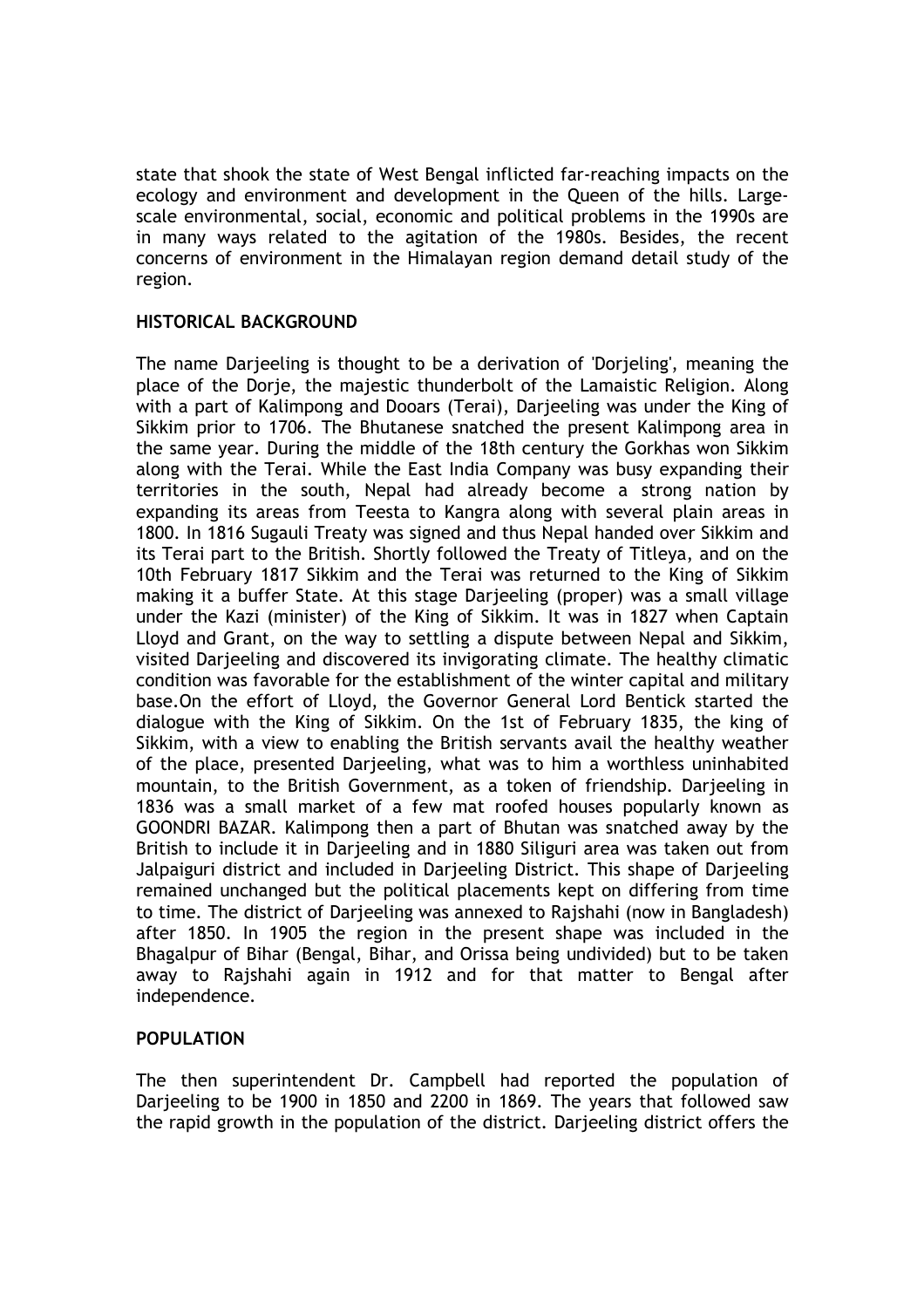most remarkable example of growth of population stemming mainly from immigration from outside. Since the inception of immigration into the district, people from Nepal belonging to various castes, tribes, religions and speaking various languages have always been in majority. It can be said that Darjeeling is an ethnographic museum and a cultural melting pot.

| <b>YEAR</b> | <b>POPULATION</b> |
|-------------|-------------------|
| 1872        | 94712             |
| 1881        | 155179            |
| 1901        | 265780            |
| 1941        | 376369            |
| 1981        | 1024269           |
| 1991        | 1299919           |
| 2001        | 1605900           |

Source:

Census of India (1961), Language Tables, Vol.1, Part II - C (II), Pp - CL VII-CL IX. Census of India (1981), District Census Hand Book, Darjeeling District, West Bengal.

Census of India (1991), District Census Hand Book, Darjeeling District, West Bengal.

Census of India (2001), Provisional Population Totals, Series - 1

Two important factors that encouraged large-scale immigration in the area need to be highlighted -

- The most potent factor contributing to the growth of population in the area has been the tea industry.
- Another potent factor, which also encouraged immigration in the district, has been the general agriculture (this is especially true in case of Kalimpong Sub-division with relatively low altitude and comparatively high potential for agriculture).

Besides, immigrations due to political reasons (mainly from Bangladesh, Tibet and Bhutan) have played role in the growth of population in Darjeeling.

The rapid population increase has caused the expansion of the area of cultivated fields. Natural pakhas (slopes) and jungles have thus receded to greater distances from the original settlement. The daily transportation of fodder leaves and grasses, as well as firewood has become far more difficult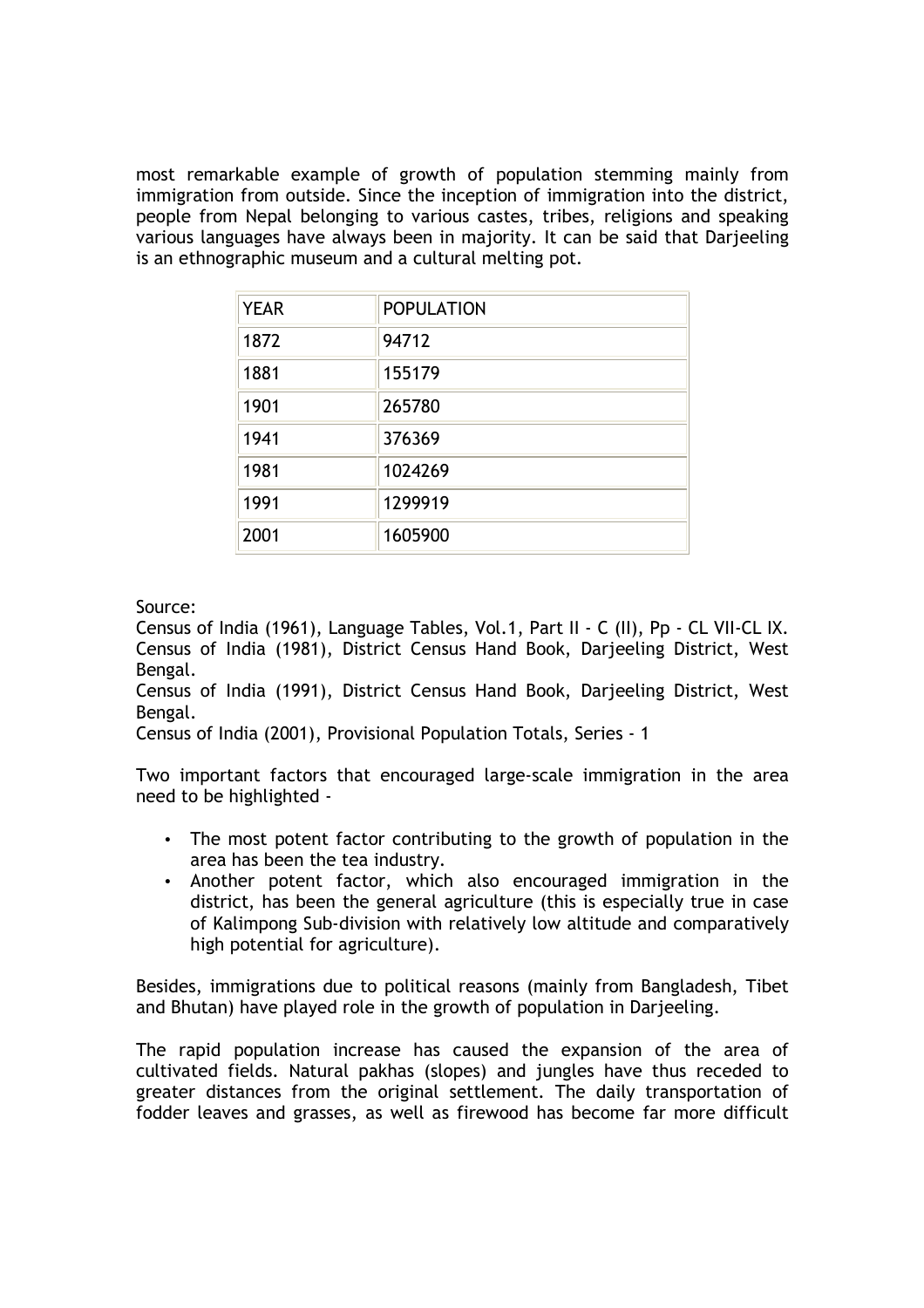and painstaking. This has reduced the number of animals per household over the period of time, which has in turn impacted the agricultural productivity in the Himalaya.

Such situation has forced the local folks to construct new terraced fields on more and more inappropriate slopes. Vast areas of forests have shrunk and many pakhas have been turned into cultivated fields. Consequently, the jungles around the villages have begun to disappear. This nibbling effect is apparent in around the hill villages and its diameter is increasing day by day. In consequence, soil erosion has accelerated. In areas where the cover of natural vegetation has been stripped off, the cycle of successive landslides has been abruptly shortened. Thus a number of landslides have begun to destroy fields and threaten the areas of inhabitants. Sources of water have begun to decrease in quantity. Consequently, the burden of everyday task of carrying water has become far more severe than before impacting the rural women. In number of cases, the quality of water has also dropped and as a result sickness increased. This simply means additional distress and economic burden.

# **SOCIETY**

Darjeeling Himalaya is a multi-ethnic, multicultural and multi-lingual area. The society in the area is made up of various elements drawn from diverse origin. The social diversity is perhaps the most powerful manifestation of the area. The social groups with diverse ethnic and linguistic origins, representing various racial stocks and social status have found a place for themselves at different points of time adapting themselves to the different ecological niches offered by the physiographic and climatic setting of the area. The waves of immigration have drawn the ancestors of the majority of the present population of the area from the surrounding territories across the Himalayas. Their dispersal has resulted in a creation of a social mosaic with ethnic distinctiveness.

Approximate ethnic group wise composition of the population of Darjeeling district may be mentioned as follows -

- Nepalese (this is a generic term and subsumes more than 15 ethnic groups under it. Various castes and tribes (like Sherpa) that immigrated to the area in the 19th and early 20th century from Nepal are subsumed under this group)
- Lepcha (they are the autochthonous tribes in the area)
- Bhutia (tribal that includes both Bhutanese and Sikkimese Bhutia)
- Tibetan (refugees that came to the area after 1961)
- Bengali (includes both permanent residents and migrants of south Bengal and refugees from Bangladesh)
- Other Indians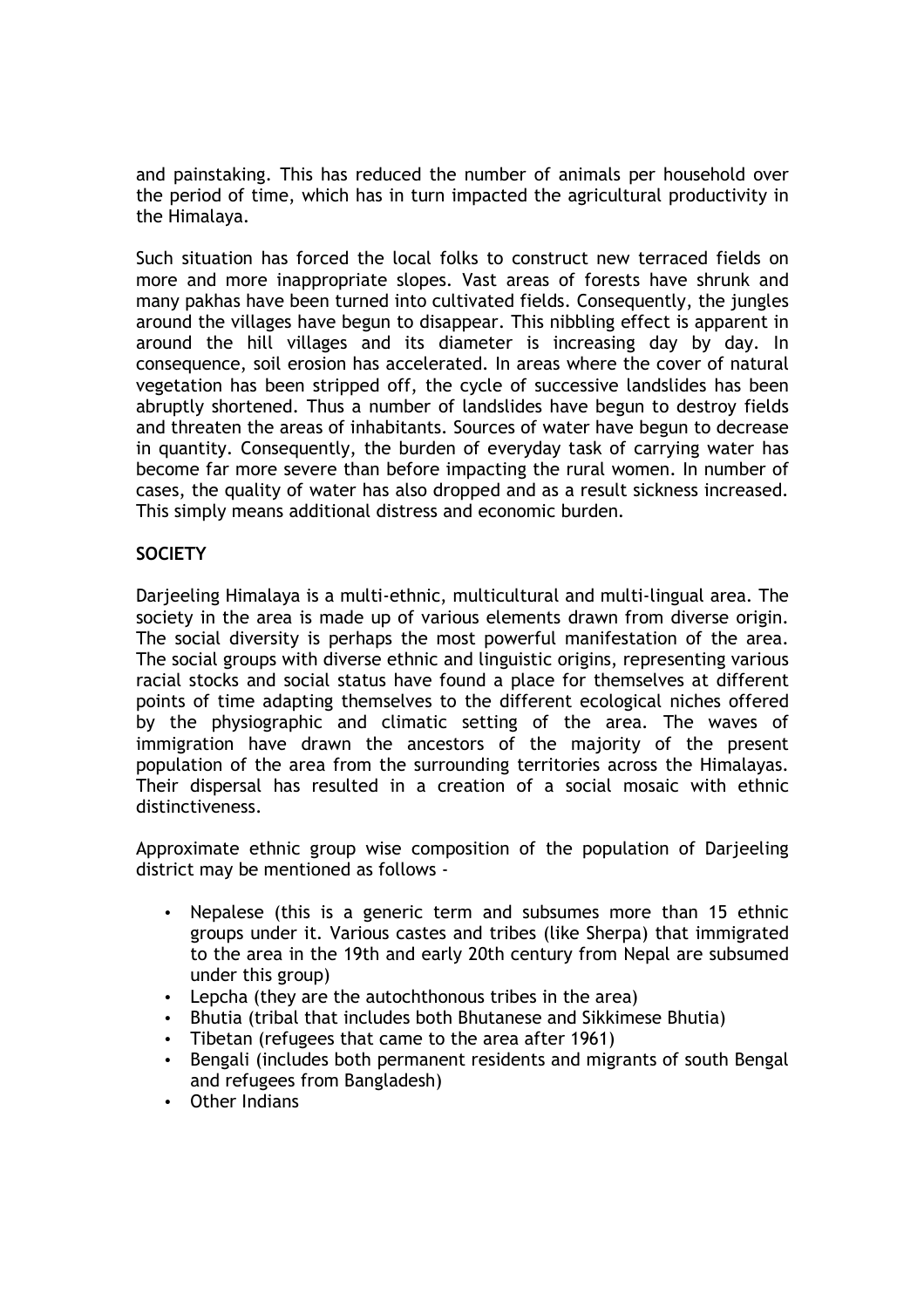Over the period of time such situation has caused political and socioeconomic tensions between the autochthonous and the outsiders in the area. Frequent ethnic clashes sometimes assume a serious turn in this Himalayan area. Besides, there is a constant movement for separate state of Gorkha Land. The people in the region, mostly Nepalese want a separate entity of their own outside West Bengal.

# **ECONOMY**

Environmental conditions play a major role in conditioning the livelihood and economy of the people in Darjeeling Himalaya. The topography, climatic variations, soil condition have all influenced human occupancies. Subsistence agriculture, livestock, forestry, plantations and allied activities are the major activity of the rural folks. Darjeeling Himalaya has only over 13% cultivable land in proportion to its total geographical area. No effort has been made by the government to maximize the utilization of the land.

Physiography in the area has made agricultural conditions extremely diverse. Agriculture is greatly impacted by altitude and slope aspect. On account of cold no crops are grown above 9500 feet asl. Such situation in Darjeeling Himalaya has made cultivation extremely difficult and needs considerable input of human labour. Large section of people who are living in Khasmal areas are practising traditional agriculture, more than 35 % of land falling under such category. Bare rocky and steepness restrict agriculture operations to a great extent.

Broadly, agricultural crops in the Himalaya can be grouped into two categories - Food crops and cash crops. Food crops include rice, maize, potato, wheat, barley etc. while the cash crops are tea, cinchona, ginger etc. The methods of agriculture change with the crops. Fruits such as orange, papaya, peaches, guava, plumbs and even mangoes are grown in the valleys and in areas with low altitudes. Livestock and animal husbandry engages a measurable proportion of rural folks in the area. Grazing of livestock is a regular practice in the valley area of the Darjeeling Himalaya.

Usually agriculture is practiced on irrigated terraces called "Khet" or rain fed terraces termed as "Bari". Khets are mostly seen on the lower altitudes (below 1500 meters, approximately) and is meant mainly for paddy cultivation although winter or dry season crops are also grown in addition to paddy in many cases. Bari on the other hand are prevalent both at lower and higher altitudes (up to 3500 meters, approximately). With the increase in altitudes, the proportion of Bari to Khet increases, as a result of cooler dry season conditions, increasing slope gradient and inaccessibility of water. Livestock supply draught power and serve as the primary and perhaps the most important source of fertilizer. The villagers use the pairs of oxen to cultivate the terraced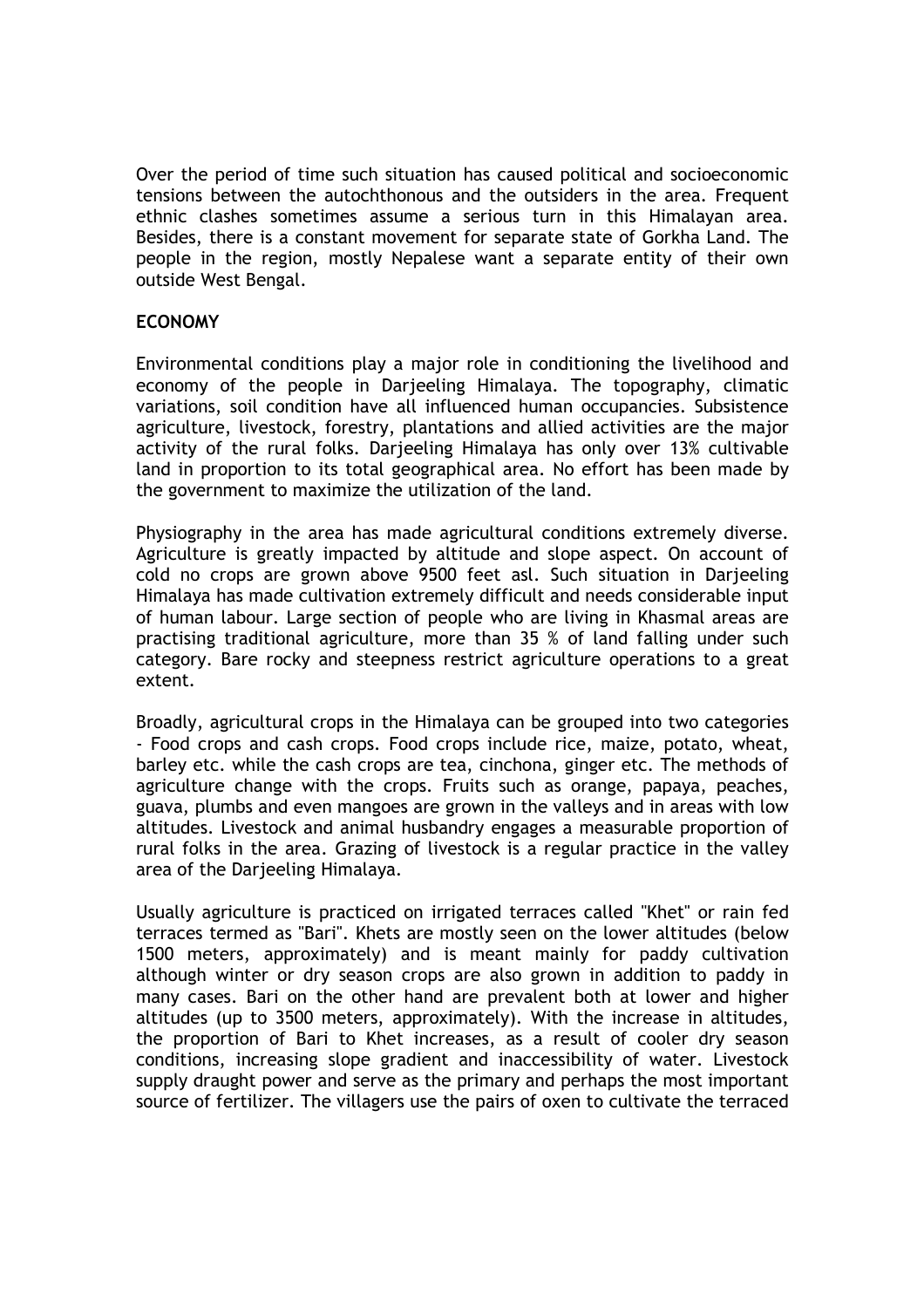fields. Animal manure is indispensable for field fertilization as artificial fertilizers are hardly used.

Tea, tourism and timber are much talked about establishment here. Cinchona and other medicinal plants have its base here. Sericulture is another section, which has been spreading with time. Darjeeling Himalaya has been producing finest quality tea in the world fetching the highest price. Starting on a commercial scale in 1856 the present area under Tea Gardens is 19239 hectares producing 11-12 million Kgs. of tea per year. Cinchona was introduced between 1861 and1869 on trial; large-scale production started from 1887. The best of Indian quality mulberry silk is being produced in Darjeeling Hills. Forestry is an important occupation of the people of Darjeeling. Darjeeling has about 38.91 % of its area under forest. Many forest-based industries have come up and there is huge potential for further development. Cultivation of aromatic medicine, and exotic plants and orchids has been a source of income in the regional economy. Tourism is one such industry, which is most promising in a place like Darjeeling. Darjeeling Himalaya is a familiar place for tourists since historical past. It attracts a large number of tourists from all corners of the country and even from abroad.

Over the years the influence of heavy human and livestock population in the Himalayas, like many other parts of the country, has led to large-scale destruction of both renewable and nonrenewable resources in this sensitive area. Moreover, routine damages through faulty agricultural practices, overgrazing of the hill slopes in the catchments areas, cutting and lopping of natural forests for fuel, fodder and timber for house building and agricultural implements are other forces contributing to Himalayan degradation. The forest areas in the hills have diminished considerably in recent years. Owing to high rate of population increase, the per capita agricultural and forest areas have shown a sharp decline. With increase in harvesting practices and shrinkage in open Pakhas and Jungles the practice of grazing has also been increased. The continuous and regular practice of grazing has exposed the rock and soil layers. This has reduced the compactness of the soil paving the way for soil erosion. Unplanned growth of tourism has led to deterioration of environment and ecosystem, which has in turn been affecting the tourist traffic in the area. Tourism as an industry is no doubt a part of the socio economic development of any nation but from the point of view of sustainable development; this industry has been yielding many negative results.

Unfortunately, the economic status of rural Darjeeling is very disappointing. Darjeeling is excluded from the industrial map of the country. Surely, the economic viability and environmental feasibility does not welcome the industries. Yet, small and cottage industries that have great potentialities in the region have not been brought in as required. History is a spectator of the amount of neglect faced by the people of the region.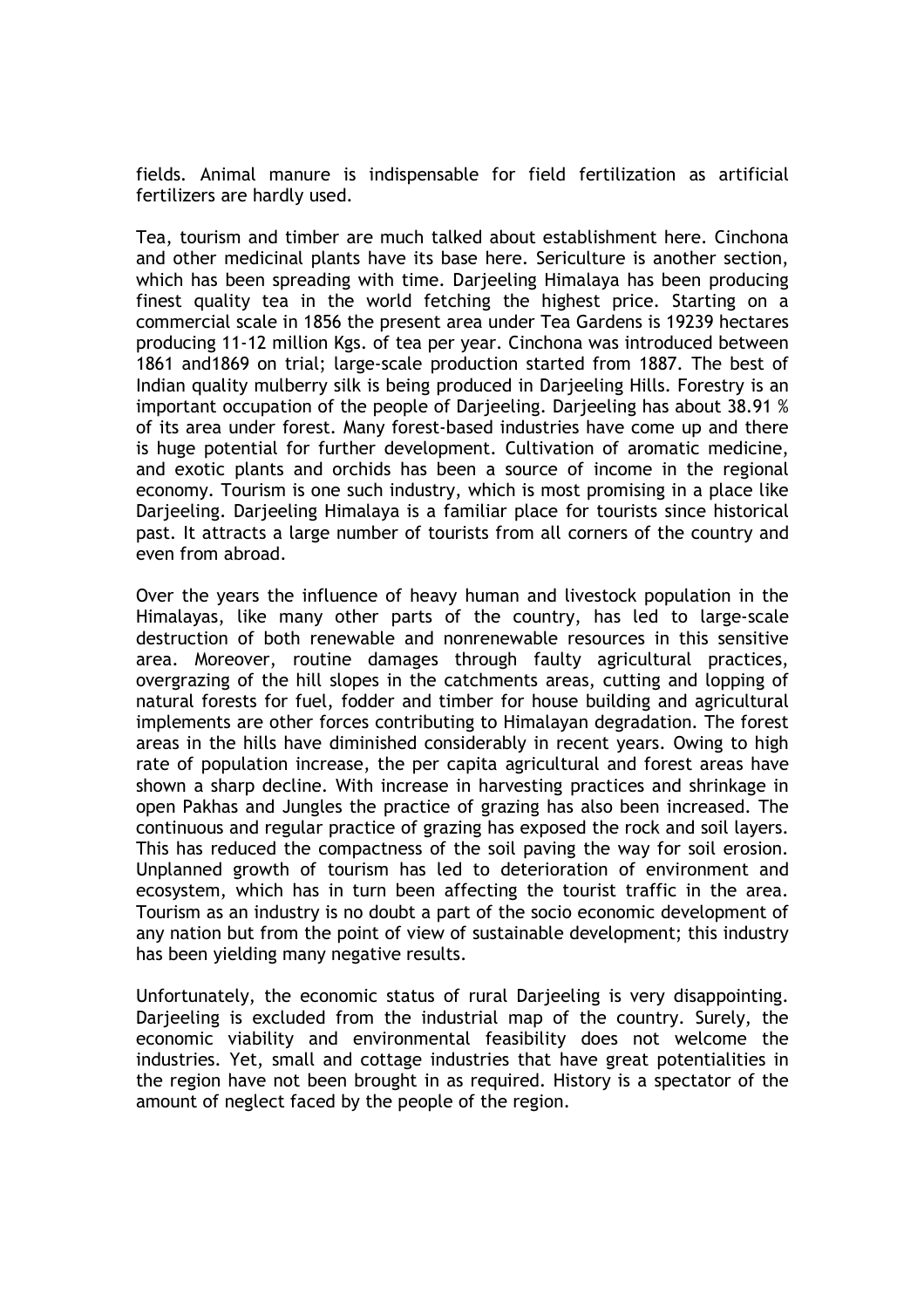|  | Distribution of Villages According to the Availability of Different Amenities   |  |  |  |
|--|---------------------------------------------------------------------------------|--|--|--|
|  | No. (with percentage) of Villages having one or more of the following amenities |  |  |  |

| Sub-divs<br>road |     | $\overline{2}$ | 3              | 4              | 5               | 6              |               | 8              | 9           | 10         |
|------------------|-----|----------------|----------------|----------------|-----------------|----------------|---------------|----------------|-------------|------------|
| Darjeeling       | 120 | 274850         | 114<br>(95.13) | 77<br>(61.14)  | 120<br>(100.00) | 59 (48.42)     | 11(8.12)      | 22 (17.53)     | 48 (36.90)  | 83 (72.24) |
| Kalimpong        | 96  | 148337         | 64<br>(66.55)  | 20<br>(21.60)  | 95 (98.45)      | 23 (24.06)     | 11<br>(15.04) | 16 (15.38)     | 30(32.31)   | 22(22.11)  |
| Kurseong         | 68  | 99288          | 53<br>(86.84)  | 31<br>(52.87)  | 68<br>(100.00)  | 35 (67.38)     | 8(18.02)      | 14 (45.29)     | 34 (59.17)  | 35 (67.39) |
| Siliguri         | 336 | 381384         | 225<br>(66.72) | 46<br>(13.88)  | 328<br>(97.53)  | 30(9.00)       | 35<br>(20.66) | 88 (26.40)     | 86 (25.44)  | 73 (22.10) |
| Total            | 620 | 903859         | 456<br>(73.55) | 174<br>(28.06) | 611<br>(98.55)  | 147<br>(23.71) | 65<br>(10.48) | 140<br>(22.58) | 198 (31.94) | 213 (3435) |

Source: Computed from the Census of India (1991), DCH, West Bengal, Darjeeling District.

*1 No. of Inhabited Villages, 2 Population (rural), 3 Education, 4 Medical, 5 Drinking Water, 6 Post & Telegraph, 7 Market/Hat, 8 Communications, 9 Approach by Pucca Road, 10 Power Supply*

The deep-rooted poverty and ignorance have become chronic over the period of time. Besides, the people are living in a very underdeveloped infrastructure. As one may do in many parts of the country, the economic structure cannot be analyzed in the Queen of the Hills merely by observing the towns and roadside developments. A house-to-house survey in the rural villages will reveal the real picture as to how people are struggling for their livelihood. That the infrastructure is unsatisfactory is evident on seeing the poor of remote villages still trudging a daylong walk for shopping in the towns. It means many villages are without proper transport and communication facilities. The rural folks have to walk day long to sell their produce in the nearest town. The situation becomes worse during the rainy season when frequent large-scale landslides and other forms of mass wasting take place in the hills. During this period a large number of villagers lose their lives. Safe drinking water, educational institutions, primary health centre, power supply etc. face similar fate in the rural hills.

|               | Households Electricity Safe |       |       | dr.   |                | Toilet $\begin{vmatrix} All & of & the \\ three & & \end{vmatrix}$ Non of the |
|---------------|-----------------------------|-------|-------|-------|----------------|-------------------------------------------------------------------------------|
| <b>Total</b>  | 239135                      | 32.95 | 37    |       | 39.21    11.06 | 38.4                                                                          |
| <b>Rural</b>  | 170655                      | 17.57 | 36.1  |       | 27.23 6.25     | 48.99                                                                         |
| Urban   68480 |                             | 71.24 | 39.22 | 69.03 | 23.03          | 12.05                                                                         |

# **Darjeeling District: Households (%) having different Amenities**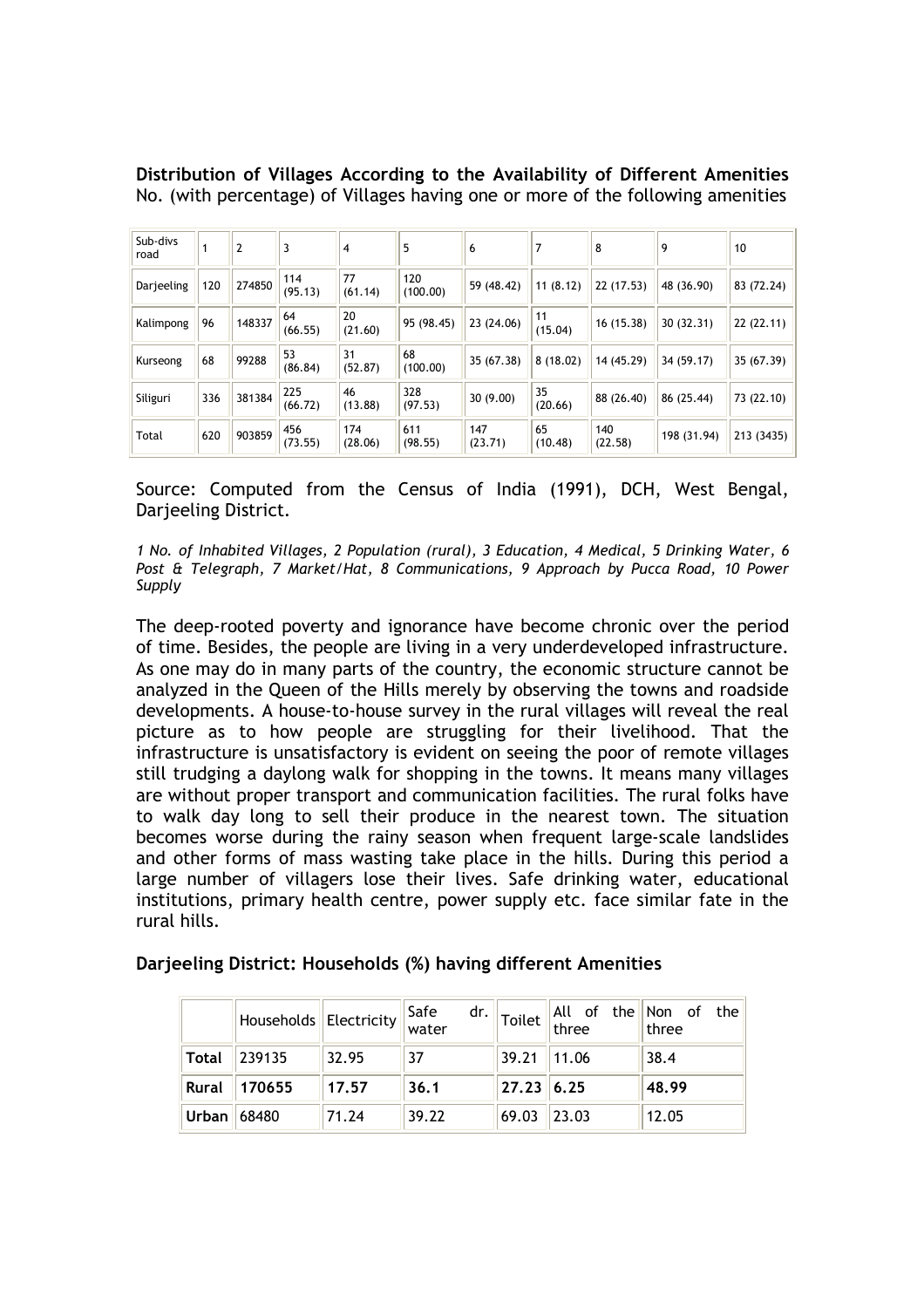|              | Permanent | Semi-Permanent | Temporary |       |                             |
|--------------|-----------|----------------|-----------|-------|-----------------------------|
|              |           |                |           |       | Serviceable Not serviceable |
| <b>Total</b> | 26.43     | 42.74          | 30.83     | 8.91  | 21.92                       |
| <b>Rural</b> | 17.21     | 45.04          | 37.75     | 11.18 | 26.57                       |
| Urban        | 49.41     | 36.99          | 13.6      | 3.24  | 10.35                       |

# **Darjeeling District: Households occupying house type**

Source: Census of India (1991), West Bengal State, District Profile.

Moreover, rural Darjeeling in the last few decades has been witnessing a notable male selective migration for better opportunities. The migration is mainly taking place towards the urban environment of the district and to the major cities of the country like Delhi, Calcutta, Madras, and Mumbai, to name the important few. Population pressure; degradation of the Common Property Resources, forests; long neglect of the region, backwardness of the economy and society, low agricultural productivity, lack of opportunity etc. have played prominent role in this regard. Though this has been bringing home money, needed hands are diminished from home and native villages at the same time. As a result, agricultural production has seriously disrupted and has ultimately started declining. The drains of the labour force has caused damage to the subsistence economy on the one hand while on the other they are discouraging efforts to wards self reliance in the villages. Also, although, the money earned is sent to the villages to buy provisions, on account of the ecological constraints, inadequate manpower, and low technology traditional agriculture does not provide the local hill folks with adequate income to meet their basic necessities. Thus, the money is again floated back to the plains to buy provisions transported from the plains. This vicious cycle keeps the rural people of Darjeeling Himalaya with very little savings.

# **POLITY**

The queen of hills witnessed a long lasting agitation of more than a halfcentury for the separate state of "Gorkhaland" outside the state of West Bengal and within India.

The historic movement that shook the state of West Bengal in the early eighties stood for the formation of separate political administrative unit outside West Bengal and within Indian Union. The movement headed by Gorkha National Liberation Front (GNLF), formed in July 1980, turned into a mass movement of the Nepali Speaking people in the three-hill subdivision of the district. The primary demand of the agitation were -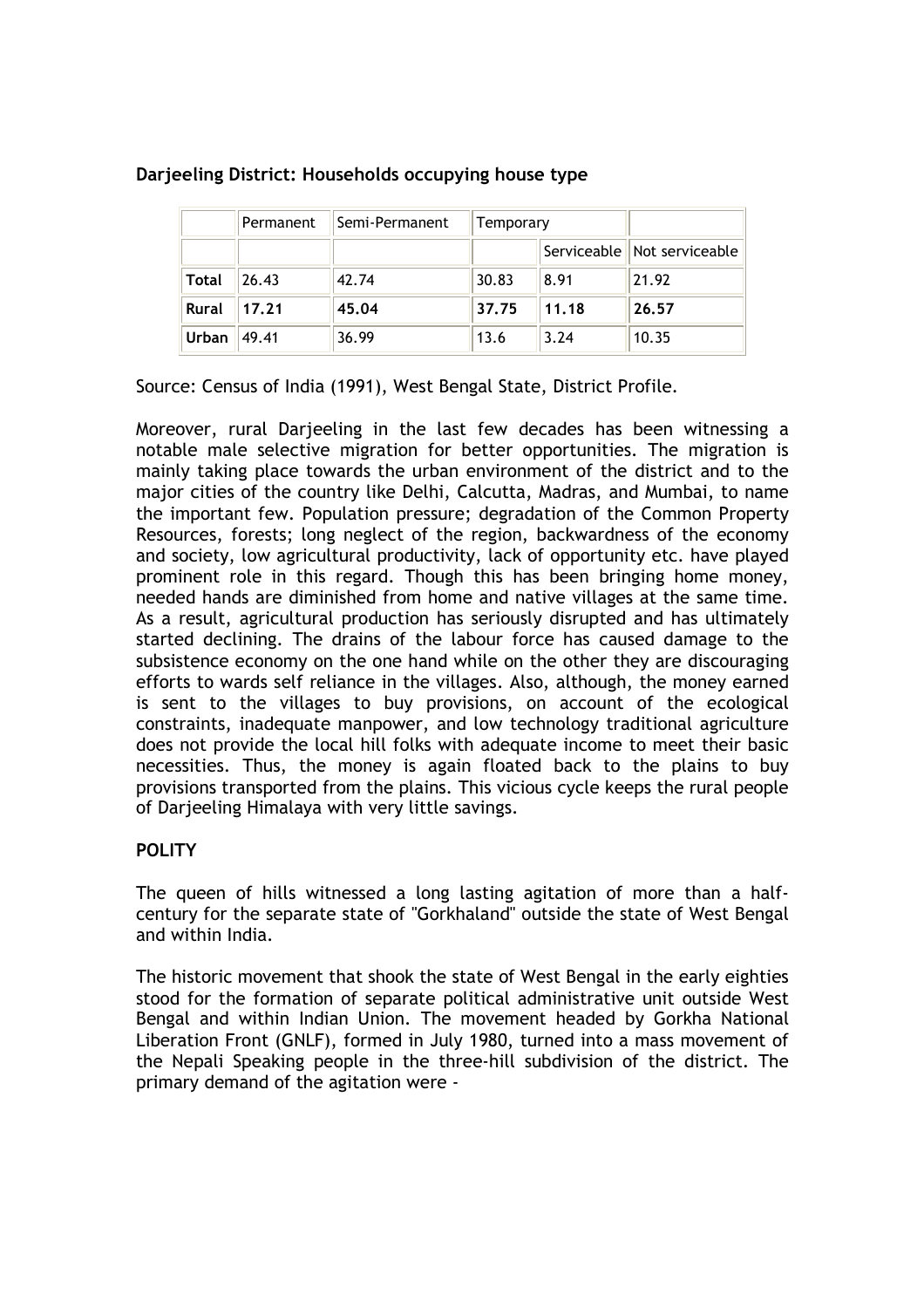- A separate state of Gorkhaland outside the administrative control of West Bengal;
- Abrogation of clause VII of Indo-Nepal Treaty of 1950;
- Recognition and inclusion of Nepali language in the eighth schedule of the constitution in India;
- Employment and economic development of the local people and the region respectively.

Subash Ghising, an ex -army personal, poet and a novelist led GNLF. However, the autonomy claim was the central theme of Darjeeling politics long before independence. Repeated demand was raised in 1907, 1917, 1920 and 1934 by different local political groups. Demand for a separate statehood of Darjeeling including the adjoining dooars areas of Jalpaiguri (where over 50% were Nepali inhabitants) was raised by GNLF in the true sense during 1980-85 periods. The issue was promoted in 1980 by invoking article 3 (a) of the constitution of India for the first time.

Demand for abrogation for Article 7 of the Indo-Nepal Treaty of 1950 and the question of citizenship of the Indian Nepalis were the later developments. Since Article 7 allows the Nepalis of Nepal to cross over to India, reside and own property and also participate kin trade and commerce, the GNLF alleged that the clause had jeopardize the position of Indian Nepalis, for they would be confused with the Nepalese of Nepal and face eviction. To stress the distinction between the Indian Nepalis and Nepalese Nepalis the term "Gorkha "and "Gorkha Bhasha" were increasingly being used in place of Nepali and Nepali and Nepali language, respectively.

It was also thought that people living in the district of Darjeeling were ethnically, culturally, linguistically, socially and historically distinct form West Bengal. Therefore, there was also an increasing demand for constitutional recognition of the Nepali language, more importantly since 1972 in order to maintain ethnic and linguistic identity of the hill people. Although, Morarji Desai openly discarded the demand and leveled it as a foreign language it was during Rajiv Gandhi by a gazette notification, the centre recognised the "Gorkhas" as Indian citizens. Later in the early 1990s Nepali language was included in the eighth Schedule of the Constitution of India, though it was not recognised as the Gorkhali Bhasa.

Besides, growing unemployment, inadequate infrastructure, educational facilities, medical care, increasing deforestation, lack of opportunities and most importantly the step motherly treatment by the Bengal Government towards the hill people were among the major causes which added an impetus to the Gorkhaland Movement.

The period between 1986 and 1988 saw a series of violence and counter violence in the hills of Darjeeling, parts of Terai and Dooars of Jalpaiguri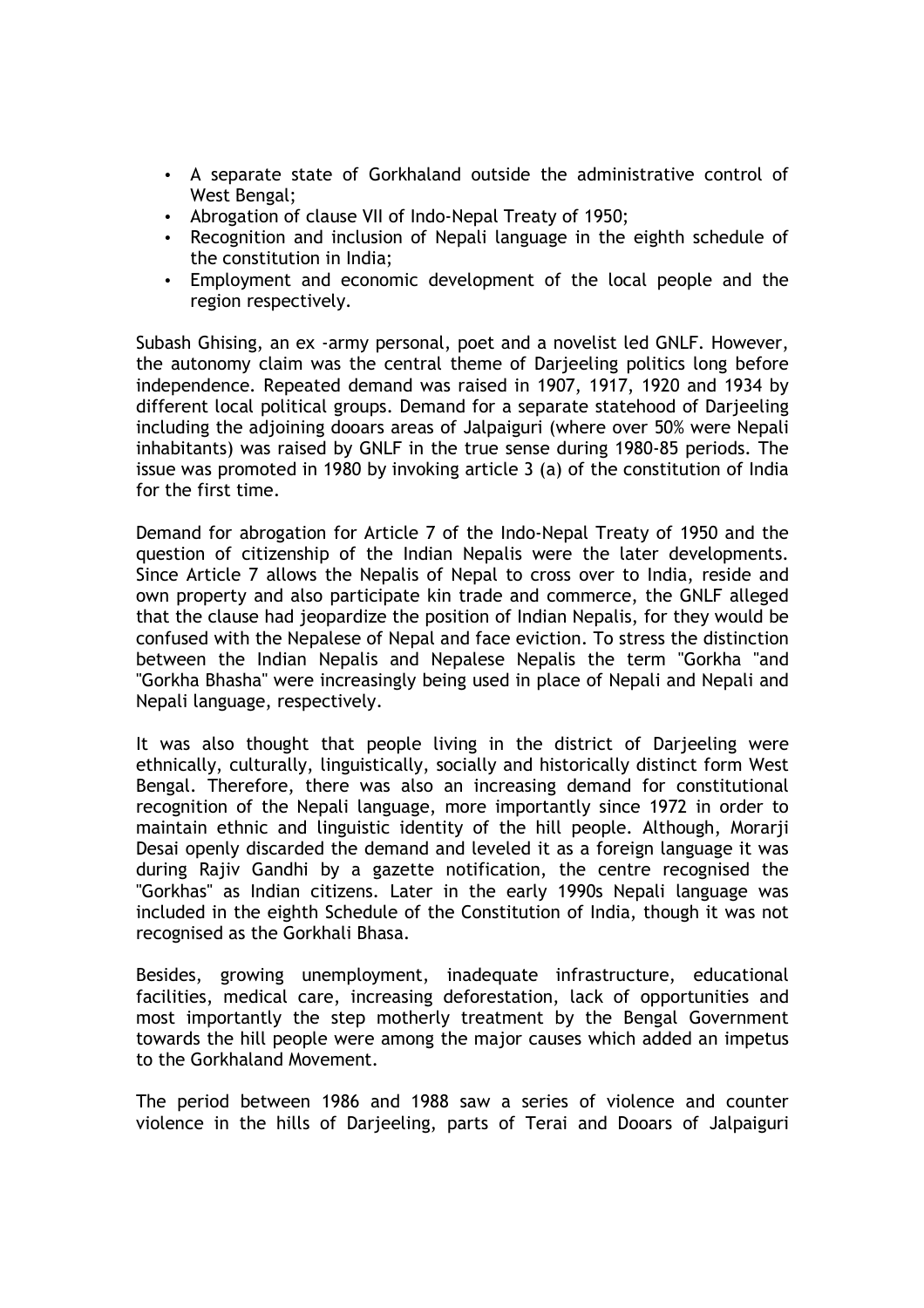district. The Centre in return reacted with the counter violence unleashed by CRPF, BSF and state Armed Police. Since GNLF was a political wing, it maintained an armed wing, namely, Gorkha Volunteer Corps (GVC). However, the GVC maintained a distinct identity within the GNLF. The GNLF cadres began to arm themselves by the end of 1986. It was only in Kalimpong unit of GVC where there was no reconciliation. There was a large scale clashes between GNLF and GVC in Kalimpong as a consequence. It was in 1988; exarmy personnel named Chhatre Subba emerged as the leader of GVC and the president of Gorkha Liberation Organisation (GLO), from Kalimpong itself. The ego clash between the GNLF and GVC followers led to clashes with frequent intra kidnapping and intra raiding of each other's strongholds by the two rival groups. A large numbers of men were killed and beheaded while hundreds were tortured in the clashes between them. There were also intra GNLF clashes mainly due to Subash Ghishing's high handedness. Mutual mistrust and enmity was also there between the nationalist and the Marxist turned nationalist Nepalis. By the end of 1987 more than 500 houses of the Marxist Nepalis were set on fire and more than 65 Marxists were killed. It is argued that these fratricidal clashes could have been avoided had the GNLF been an organization fighting for ethnic and linguistic identity.

The agitation was brought down to standstill by the mid 1988 and on the 22nd of August 1988 the GNLF supremo Mr. Ghishing signed a political document in the presence of the then Union Home Minister Mr. Buta Singh and the Chief Minister of West Bengal Mr. Jyoti Basu, promising not to proceed with the agitation for Gorkhaland henceforth. In return Darjeeling hills was granted with an autonomous Council i.e. Darjeeling Gorkha Hill Council (DGHC) consisting of the three hill sub-divisions to look after the interest of the hill people. It was given independent financial power to use the development of these areas by the central government with the concurrence of the state government. A majority of the local folks were not happy with the decision and put forward their voices against but their voices were silenced by the iron hands. It was thought DGHC was just the replacement of the erstwhile Jilla Parishad (local body at the district level).

The decade of 90s saw radical changes on the political scenario of Darjeeling. The DGHC consisted of councilors elected by the people of Darjeeling. This body was granted autonomy to function as an independent body. However, with the passage of time, over-confidence set in among the councilors of Darjeeling. Easy win in Elections ensured the councilors' lethargy to work. Moreover, almost all the councilors were illiterate or uneducated. There was frequent funds mismanagement. Close observers assert that Ghishing was repeatedly failing to deliver the needful.

Thus, not only the movement lost fire, the functioning of DGHC became sloth. Development of the area took a back seat. The economic conditions of the local folk became worse from bad over the period of time. Funds earmarked for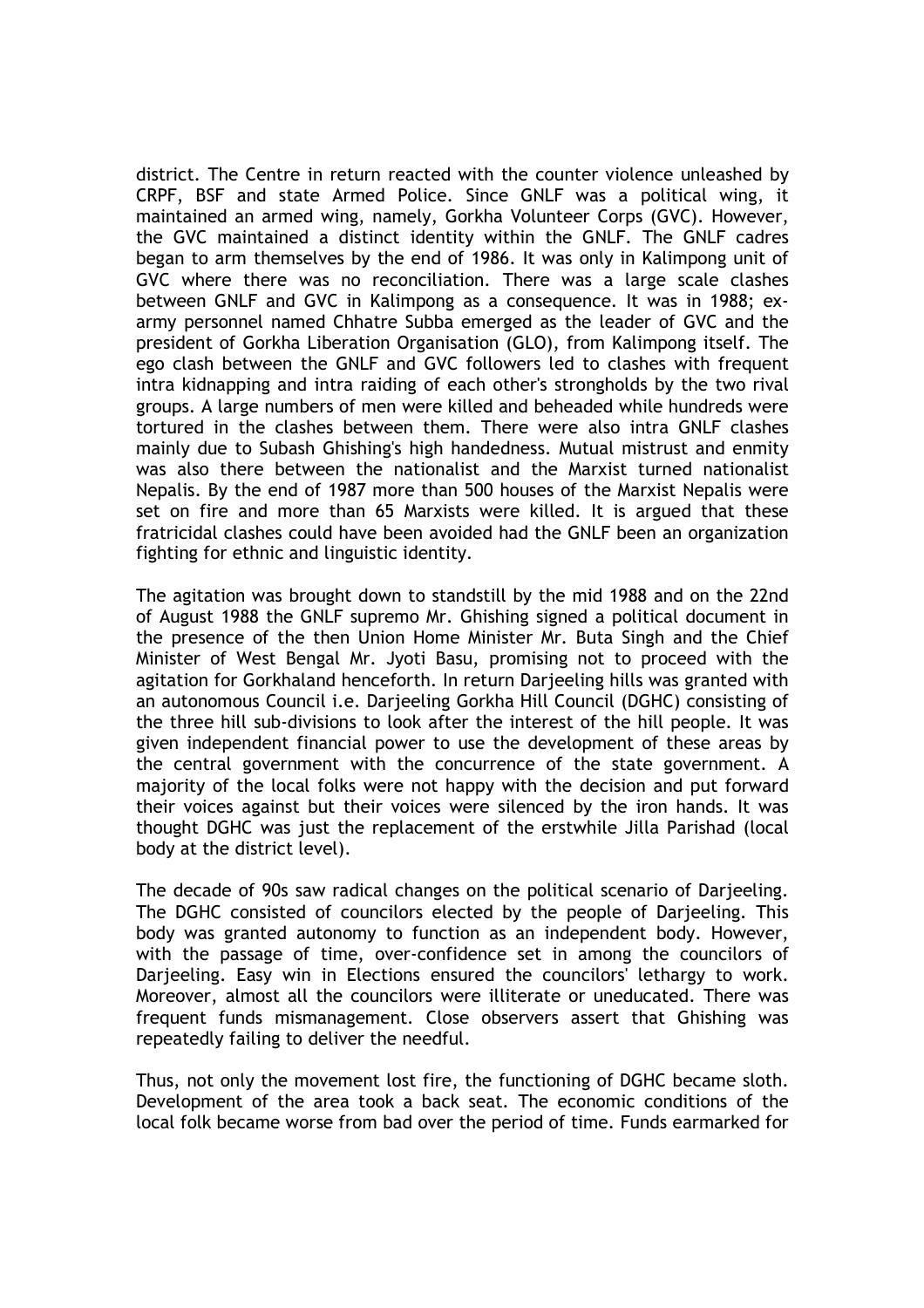development projects were diverted to pay for overheads. Over the years, the situation gained momentum. It is alleged, in spite of the formation of DGHC, Darieeling is still a neglected region. Development work has failed to vield desired results. Earlier in 2001 Subhash Ghishing's car was ambushed on the way from Siliguri to Darjeeling. The general mass of the area says it was nothing but the outburst of the long and widespread discontentment of the hill people against the monopoly of GNLF under Ghishing. However, Subba's hand is suspected in the blast. This has led to a renewed spate of unrest in the region. Repeated bandhs has become a regular feature and its effects have begun to reflect on the economy. Suffice here is to say, Darjeeling Himalaya as of today is a living confusion. It is up to the local people to decide where they take the "Queen of the Hills".

# **CONCLUSION:**

Darjeeling Himalaya is one of the least economically developed regions in India. Its backwardness can be attributed to environmental/physical constraints like rugged topography, harsh climate, varying altitude with steep slopes, unfavourable valleys; ethnic clashes; and political instability which makes the life painstaking and hazardous. These parameters have a bearing on the social, economic, political and environmental health of the hill folk that are often ventilated through frustration seeking linguistic and political autonomy. Besides, unprecedented demographic threats coupled with a host of other factors have inflicted incalculable damages on the Himalaya. Various development programmes and agencies of development operating in the region lack seriousness and comprehensiveness in approach and hence do not work to the expectations. The agencies like SFDA, IRDP, CADP, Panchayat and other schemes of the government have had negligible impact on the Himalayan villages.

It, therefore, seems that there is an urgent need to work out a comprehensive regional planning strategy capable of addressing social, economic, political, demographic and environmental issues and concerns in this fragile, strategic, backward, and unstable region in order to bring in sustainable regional development, employment potential, regional income and general improvement in the quality of human life.

Besides, while formulating any sustainable development strategy the following points should not be overlooked:

- Publicity and information to educate all citizens about the environment destruction and protection.
- Checking of unplanned and illegal deforestation.
- Implementation of scientific methods for cattle rearing, stop the grazing in forests.
- Checking the population overgrowth.